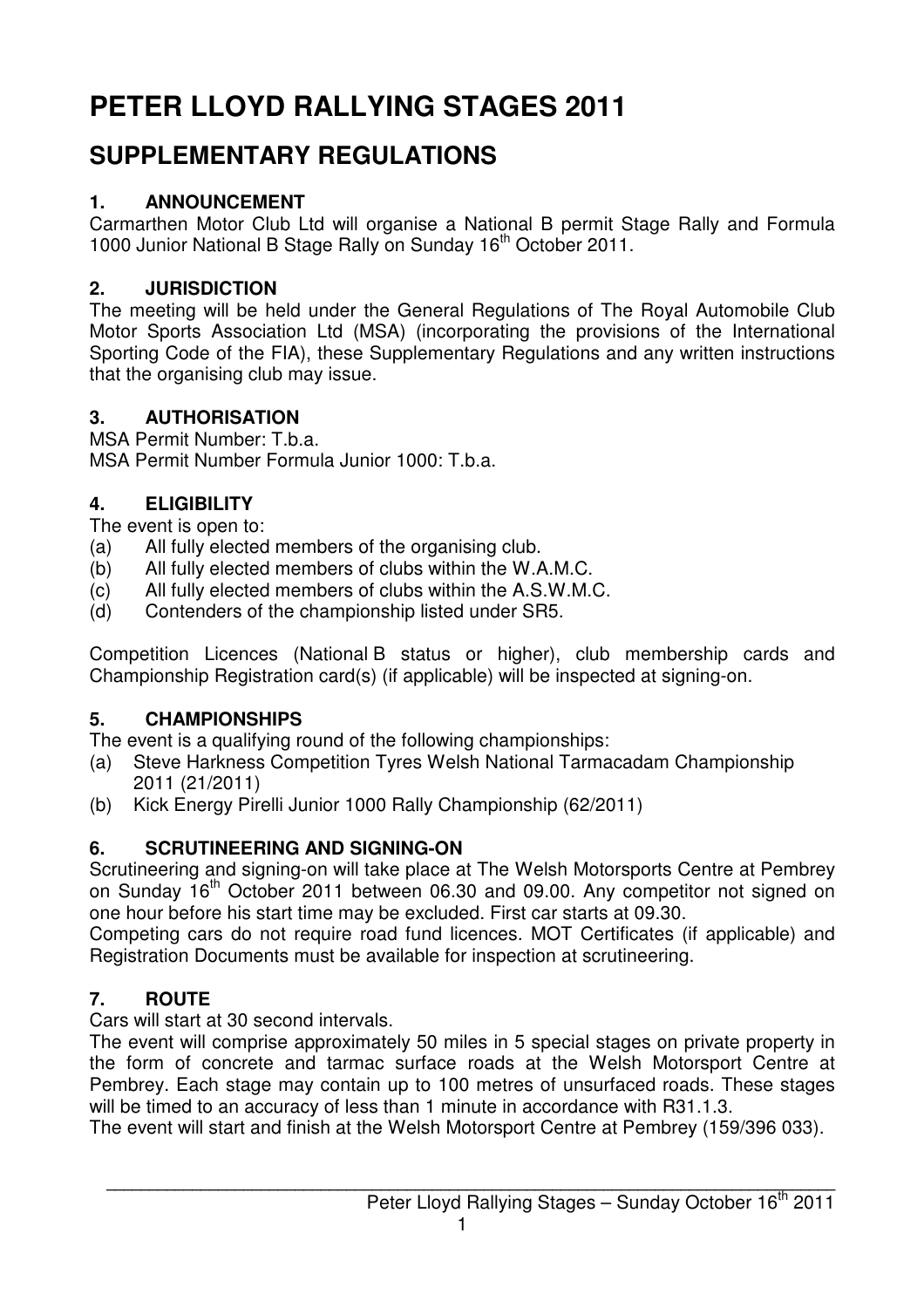#### **8. CLASSES**

The event will consist of 7 classes as follows:

- Class 1 Cars up to 1400 cc
- Class 2 Cars 1401 to 1600 cc.
- Class 3 Cars 1601 to 2000 cc with normally aspirated 4 cylinder 8 valve engines and 2 wheel drive.
- Class 4 Cars 1601 to 2000 cc not complying with class 3.
- Class 5 Cars 2001 cc and over.
- Class 6 Road rally cars as defined in the rules of the 2011 Welsh Clubman Tarmacadam Championship.
- Class 7 Junior 1000 championship contenders

All forced induction engined cars, will be subject to an equivalency factor of 1.7 times the cubic capacity of the engine in determining the capacity class of the car concerned.

Class 7 will run under a separate permit following the main field and will not be eligible for overall awards.

#### **9. TROPHY RALLY**

A trophy class will run over stages 4 and 5, and will be open to any competitor who retires on stages 1 to 3, subject to the car being re-scrutineered and permission being granted by the Clerk of the Course. There will be no awards given in this class as it is intended purely to give those who retire early in the event to have an opportunity to give their car a run.

#### **10. AWARDS**

Awards will be presented as follows: 1st overall and co-driver and co-driver and co-driver 1st in each class **Awards** for driver and co-driver 2nd in each class **Awards for driver and co-driver** 2nd in each class Awards for driver and co-driver 3rd in each class Awards for driver and co-driver Best all ladies or mixed crew and co-driver and co-driver No crew may win more than one of the above awards.

#### **11. ENTRIES**

The entry list opens on publication of these regulations and closes initially on Wednesday 5<sup>th</sup> October 2011. The entry fee is £195. Late entries may be accepted at the discretion of the organisers up to Saturday October 15<sup>th</sup> 2011 although any such late entries will not be included on the seeded entry list. All entries must be made on the official entry form and accompanied by the appropriate fee. Entry places may not be reserved by telephone.

The Entries Secretary of the Meeting to whom all entries must be sent is Ryland James, Cartref, Bethlehem Road, Pwll Trap, St Clears, Carmarthenshire, SA33 4AN (Tel & Fax: 01994 230966 or E-mail rylandjms@aol.com ). Please restrict any telephone calls to between 1800 and 2100.

The maximum entry for the meeting is 70 plus 10 reserves. The minimum is 40. The minimum for each class is 3. Should any of the above minimum figures not be reached, the organisers have the right to either cancel the meeting or amalgamate classes as necessary.

Entries will be selected on receipt.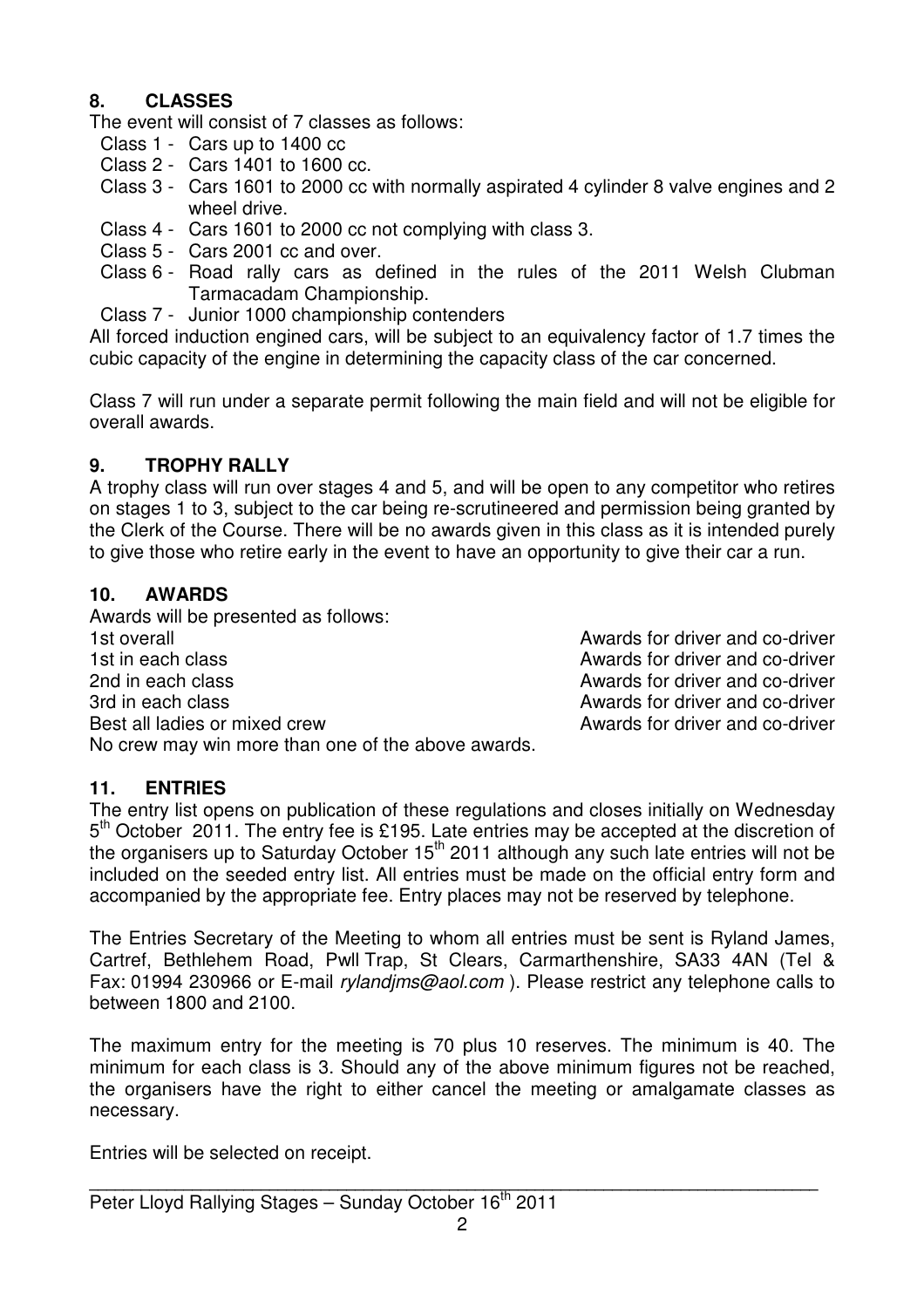Entries cancelled in writing before the closing date for entries will be entitled to a full refund less £20. Entries cancelled after the closing date will not be refunded unless the vacant place is filled by a reserve. The above procedure will also apply to reserves who will be notified as soon as possible of vacant places.

Final instructions and entry list will be posted to the crew member indicated on the entry form in the week prior to the event and will carry the same force as these regulations.

#### **12. OFFICIALS**

MSA Steward: T.B.A. Club Stewards: Ian Howells and Mike Kennett Clerks of the Course: Mike Griffiths Tel: 01554 754421(H) and Chris Long Tel: 01792 425416(H) Secretary of the Meeting: John Butler-Jenkins, 3 Porth-y-Plas, Llanstephan Road, Carmarthen, SA31 3PW. Tel:01267 232601(H) Entries Secretary: Ryland James Tel: 01994 230966 (H) Chief Marshal: Clive Morris MSA Scrutineers: Keith Morgan MSA Timekeeper: Gethin Rees Chief Medical Officer: Dr A. Stevenson Judges of Fact: To be displayed on official notice board Vehicle eligibility: Keith Morgan Environmental scrutineer: Rob Duke Radio Co-ordinator & Safety Officer: Colin King Results Service: Amserwyr Modur Cymru

#### **13. RESULTS**

Provisional results will be published at the Welsh Motorsport Centre, Pembrey in accordance with D26.1.2 and any protest must be lodged in accordance with C5 and appeals in accordance with C6.

## **14. DOCUMENTATION**

Entrants will be supplied with a Route diagrams and time cards at signing on. These documents will provide all the necessary information to enable competitors to comply with R33.1.

Competitors may be required to make up lateness at rest halts.

## **15. SERVICING**

Servicing is defined as work being carried out on the car by any person other than the competing crew, or the use of any parts or tools not carried in the competing car. There will be one service area where work may be carried out by the Service Crew of the competing car.

Crews may work unassisted on their own cars as described in R38.2.

## **16. IDENTIFICATION**

Competitors will be identified by 9" high black numbers on a white background on both sides of the vehicle (not supplied). Competitors will be responsible for maintaining these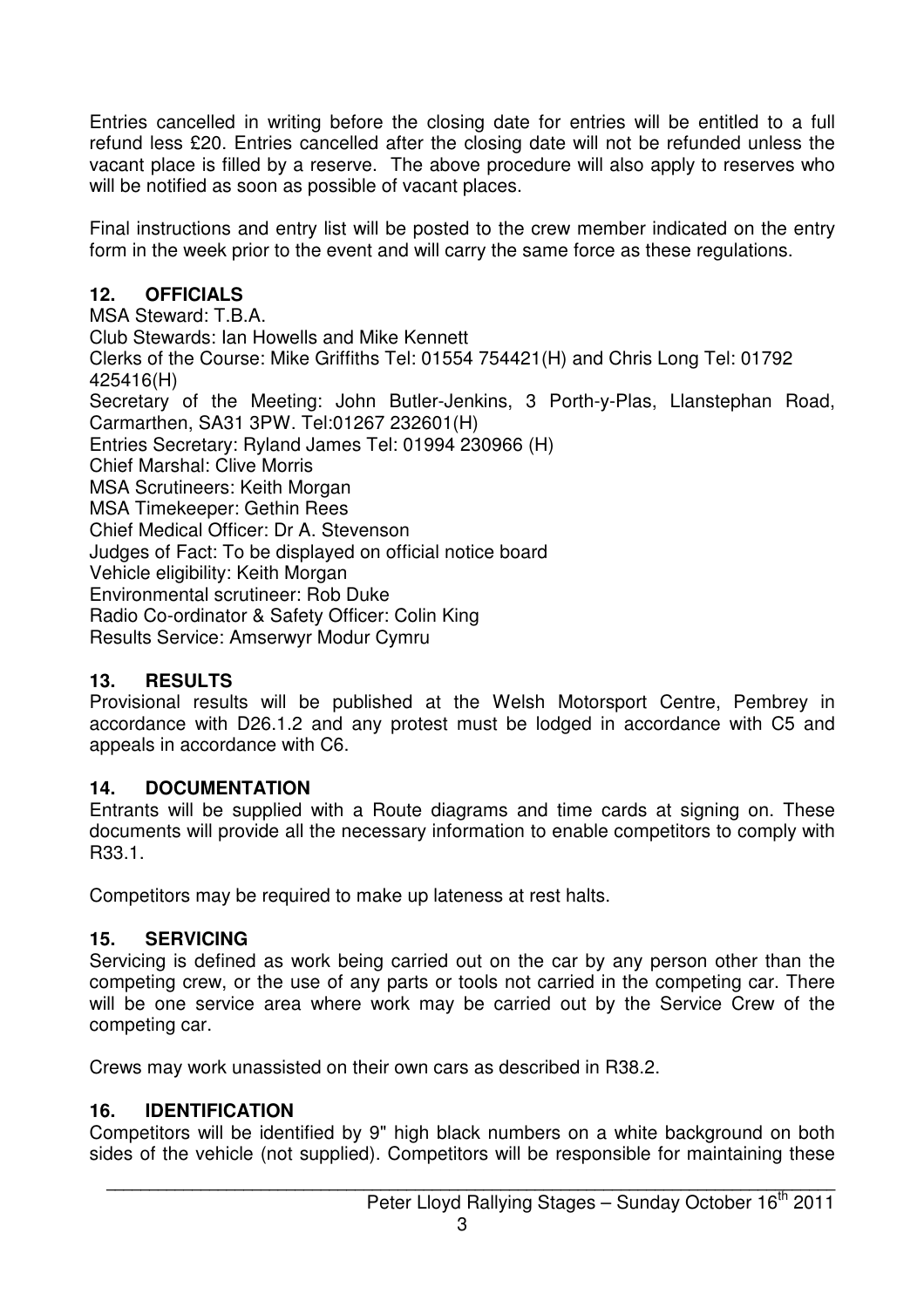identifications in a legible condition during the event and their removal after the event or upon retirement. Competitors will also identified by high visibility numbers supplied by the organisers **to be fixed on both rear side windows**.

## **17. CONTROLS AND TIMING**

The event will be run using Target Timing (R31).

The rally will be divided into Road Sections and Special Stages.

All controls other than Passage Controls (PCs) and Route Checks will be Time Controls (TCs). Each road section will be allotted a Target Time based on approximately 28 mph average or less and a competitor can calculate his Due Time of arrival at any TC by adding his Target Time to his actual time of departure from the preceding TC. On any Road Section following a Special Stage three or four minutes extra will be allowed over the set average speed to account for any delays at the Special Stage Finish.

All Special Stages will have a Bogey Time set at 75 mph and a Target Time set at approximately 30 mph. Competitors will receive penalties as follows:-

- (i) Under Bogey Bogey Time
- (ii) Over Bogey under Target Actual Time Taken
- (iii) Over Target Target Time(No extra time penalties)

However, excess lateness taken over Target on Road Sections and Special Stages is cumulative and once lost cannot be regained.

When accumulated lateness between any two adjacent Main Controls exceeds the permitted maximum of 5 minutes a competitor will be excluded.

Should any recorded time not be legible or not appear authentic the organisers may use any means at their disposal to establish a time.

The following titles shall describe the various types of Time Controls: (See Drawing nr 29.1.4 for description of signs).

- (a) Main Controls (MC Signs 1 and 2)
- (i) Main controls will be situated at the Start and Finish of the Rally, immediately before and after any Rest Halt/Service Area, or at any other specified point.
- (ii) At an MC after a rest halt Competitors will restart at 30 second intervals in order of their arrival at the MC immediately preceding that halt.
- (iii) Each competitor will be given a due starting time from any MC and the difference between this time and his actual starting time will be counted towards exclusion for overall lateness. Also a time penalty will be applied.
- (iv) Competitors not excluded by reason of having accumulated more than the maximum allowed lateness will restart (subject to  $17(a)(iii)$  above) from any MC with zero lateness, i.e. lateness is only accumulated between two adjacent MC's.
- (b) Special Stage Arrival Controls (SSA Signs 1 and 2) On arrival at SSA a competitor will receive an arrival time only when he is ready to start the stage (helmets on etc.). A competitor who is early may wait for his Due Time subject to R30.3.1. A provisional start time for the stage will be allocated in accordance with R31.2.11. He must then proceed immediately to the Start Line.
- (c) Special Stage Start Control (SSS Sign 3) At the SSS a Competitor will be given a start time for the Stage in hours, minutes and seconds and will normally coincide with the provisional time allocated at the arrival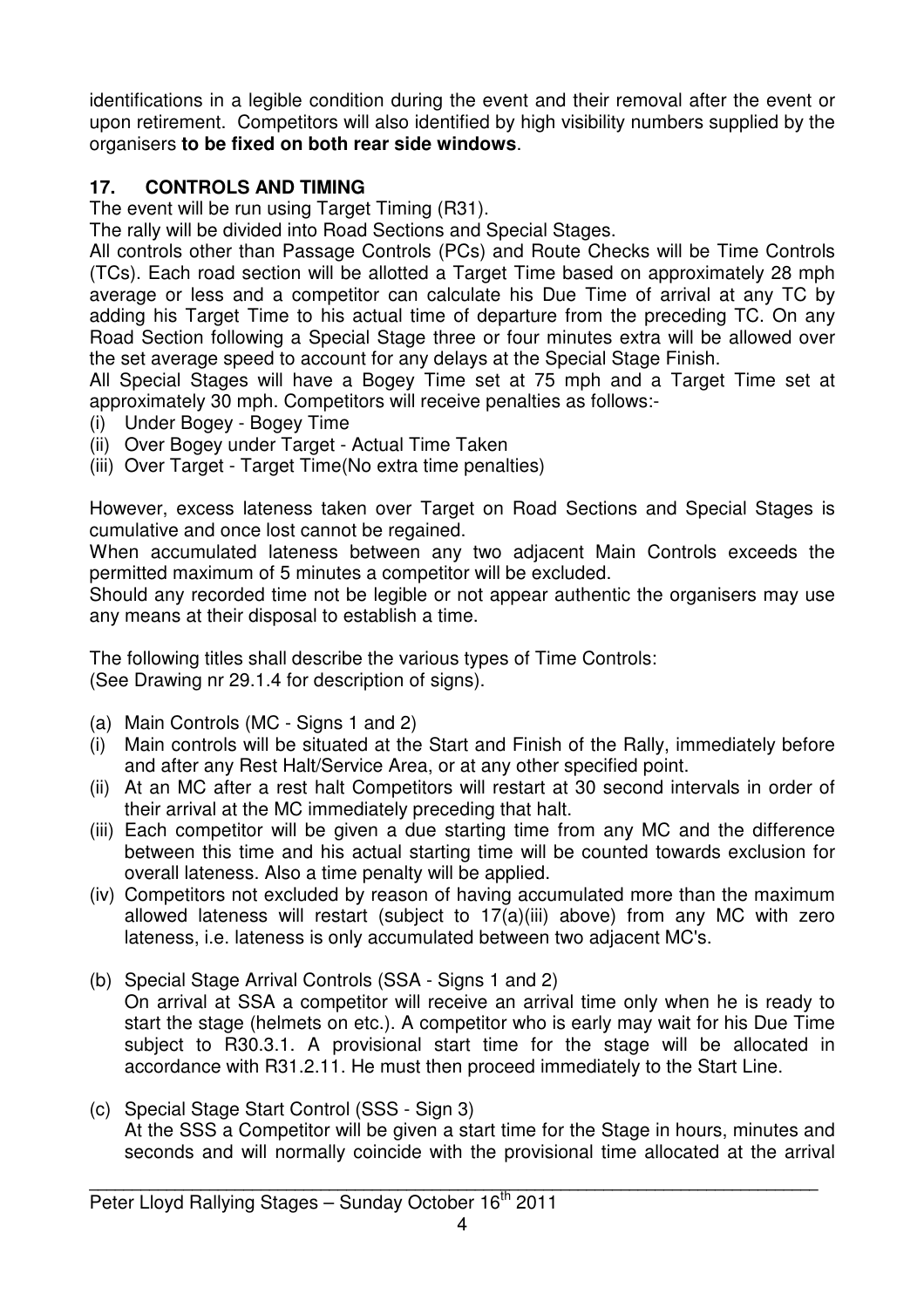control. Once a competitor has clocked in at an SSA the competitor must be ready to start the stage except as laid down in R31.2.11. Notwithstanding regulation R25.7, the starting procedure for special stages shall be replaced by traffic lights in accordance with the following procedures and sequence. The 30 second warning will not be given. With 15 seconds to go the Red light comes on. With 10 seconds to go the Red light stays on and the five Amber lights come on. With 5 seconds to go the Red light goes out. From 5 seconds to zero the Amber lights count down the last 5 seconds. At zero seconds the Green light comes on to signal go. The green light remains on for 5 seconds

 As each section is timed separately the time taken from SSA to SSS is Dead Time and delays are automatically allowed for. The control area between Sign 1 at the SSA and Sign 3 at the SSS will be parc ferme

- (d) Special Stage Finish Control (SSF Signs 4, 5 and 7) At the SSF a competitor will receive his finish time in hours, minutes and seconds. This time in hours and minutes will be his start time for the following Road Section. Any competitor who fails to stop at the STOP Line must not, under pain of exclusion, reverse to the stop line, but must return on foot.
- (e) Passage Control (PC)

 At certain points indicated in the Road Book the organisers may establish PCs in order to collect Time Cards from competitors or for other purposes. There will be no official times recorded at these controls, but a competitor failing to provide the necessary documents at any PC will be deemed not to have visited that control.

It is a competitor's responsibility to ensure that his times are correctly recorded and handed in when and where instructed. Once a time has been accepted by a Competitor NO FURTHER CLAIMS WILL BE ENTERTAINED. Any adjustment caused by a Timekeeper's error MUST be made at the Control in question.

Caution boards may be used to give advanced warning of hazards and will be sited in accordance with R29.2.2.

#### **18. PENALTIES**

Competitors will start with zero marks. Classification for the order of merit will be by reference to total marks lost, the winner being the competitor with the least total penalty.

Penalties will be as Chart R32.2 except:

1) Not complying with a requirement of the Road Book or these SR's for which no other penalty is specified - 5 minutes

The following offences will carry a penalty of Exclusion from results:

- 2) Not reporting at or not providing proof of visiting a control or check
- 3) Servicing contrary to SR15
- 4) Contravention of R5.4, R25.3, R25.5 or R25.6.
- 5) Accumulated lateness (in excess of target time) between any two adjacent Main Controls of more than 5 minutes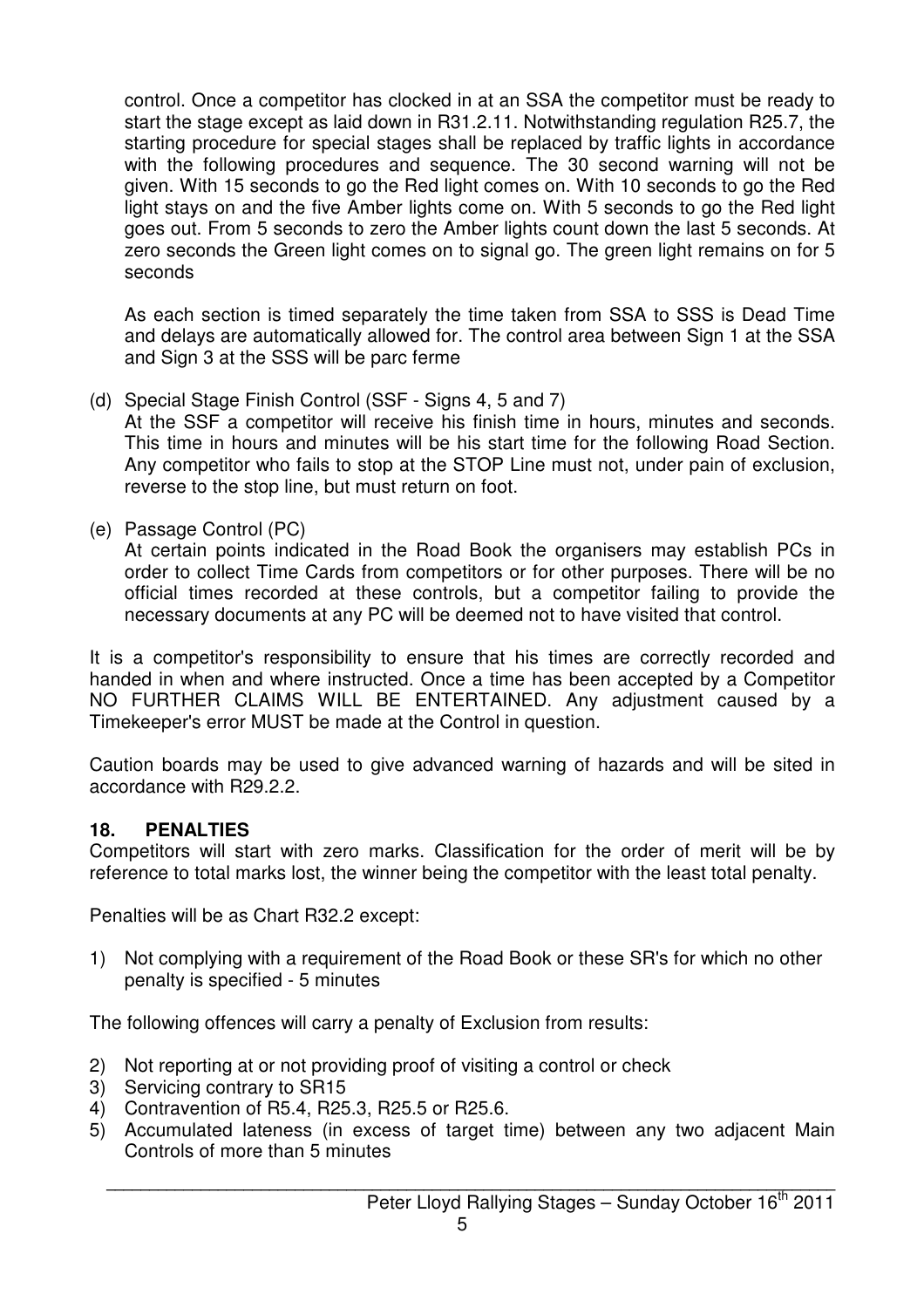To be classified as a finisher a car with its crew must complete the course without incurring the penalty of exclusion and hand in a completed damage declaration form with the final time card.

#### **19 G.R. MODIFICATION**

R5.4.3 - Either crew member may drive during the competition subject to both crew members holding licences to permit that person to drive. Co-drivers intending to drive on special stages shall advise the entry secretary at Signing-on.

R31.2.5 - Reduced to 5 minutes.

R30.1 - Controls will close 5 minutes after due time of arrival of last car

#### **20. DAMAGE DECLARATION**

Competitors will be required to complete and sign a report declaring that they have not been involved in any incident resulting in damage to private property or injury to persons or animals or alternatively giving details of any such incident where damage or injury has occurred (R40.1.3). Any information given will not incur a penalty but failure to hand in a duly completed form will be penalised by exclusion (Chart R32.2p).

Competitors who do not report at the finish are required to forward the report to the Secretary within 72 hours of the event, unless they have been involved in an incident in which case details must be given to the organisers the same day. Competitors who fail to reply will be penalised by a fine of £100.00 R40.1.4.

#### **21. JUDGES OF FACT AND DRIVING STANDARDS OBSERVERS**

Judges of Fact and Driving Standards Observers may be appointed by the organisers and will be on duty to observe and report upon any competitor considered to be in contravention of the regulations for the event in accordance with G10, G11, R24.7.1 to R24.7.10 & R24.8.1 to R24.8.3. Details of Judges of Fact and Driving Standards Observers will be displayed at signing-on.

#### **22. DRIVING ON THE RACE CIRCUIT WITH DEFLATED TYRES ETC**

Under the conditions our contract of hire for the venue with B.A.R.C. Pembrey Ltd no competitor with a deflated tyre or mechanical problems likely to cause damage to the race circuit is to enter any part of the circuit forming part of a Special Stage. Any competitor who breaches this condition may be reported to the Stewards of the Meeting who may impose a penalty of exclusion from the event.

#### **23. RED FLAG PROCEDURE**

The Red Flag procedure as R24.4.5 will apply on all stages. All competition will cease on appearance of red flags and competitors should stop at the side of the road or track. They must not proceed until advised to do so by an official of the event.

## **24. PROCEDURE ON ENCOUNTERING A MAJOR ACCIDENT**

Competitors are reminded of regulation R25.4 to R25.4.9:

"R25.4 – Competitors must carry an A4-size white board with a red SOS on one side and black OK on the other (letters to be a minimum of 12cm high with a minimum stroke width of 1.5cm), with means to secure them on display for oncoming Competitors.

R25.4.1 – In the case of an accident where urgent medical attention is required, the red SOS sign should be displayed as quickly as possible to alert following cars and aid any helicopter attempting to assist.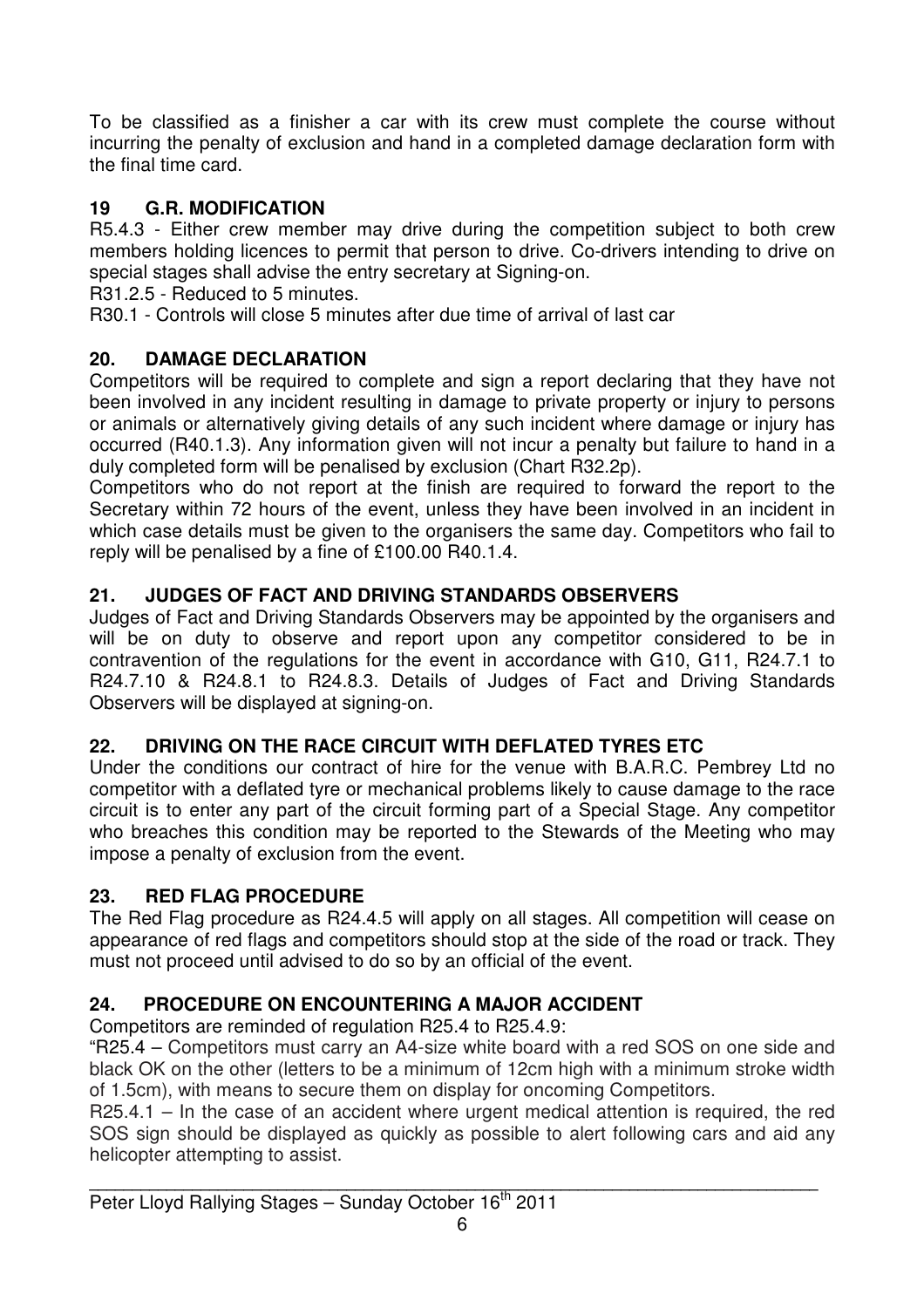R25.4.2 – Any crew that sees a red SOS sign displayed on a car, or sees a major accident where both crew members are inside the car but not displaying the SOS sign, must immediately and without exception stop to give assistance.

R25.4.3 – All following cars must also stop and the second car arriving at the scene must inform the next radio point.

R25.4.4 – Subsequent cars must leave a clear route for emergency vehicles.

R25.4.5 – The Clerk of the Course may award a discretionary time to any Competitor delayed in such circumstances.

R25.4.6 – Any crew which is able to but fails to comply with the rule will be reported to the Clerk of the Course who may impose penalties.

R25.4.7 – In the case of an accident where medical intervention is not required, the OK sign must be clearly shown to following vehicles, and to any helicopter attempting to assist. If the crew leave the vehicle, the OK sign must be left clearly visible to other Competitors.

R25.4.8 – Any crew failing to comply will be subject to a penalty at the Clerk of the Course's discretion.

R25.4.9 – Competitors who misuse the SOS or OK signs will be penalised and may be reported to the MSA for further action."

#### **25. REFUELLING**

All competitors shall familiarise themselves with the recommendations published by the MSA with regard to the refuelling of competing vehicles on the event. A refuelling zone has been set up within the service area for this purpose and it is recommended that competitors make use of this facility.

#### **26. TRADE VEHICLES**

Will only be allowed into the Service Area if prior arrangements have been made with BARC (Pembrey) Ltd - Tel:01554 891042) and confirmed to the Secretary of the Meeting.

#### **ACKNOWLEDGEMENTS**

Peter Lloyd Rallying RAC Motor Sports Association Ltd. BARC (Pembrey) Ltd St John's Ambulance Gary Jones Photography Local Motor Clubs All Marshals All Competitors and Supporters Ceri Morgan – WAMC Championship co-ordinator Tony Jackson – Kick Energy PIRELLI Junior 1000 Rally Championship co-ordinator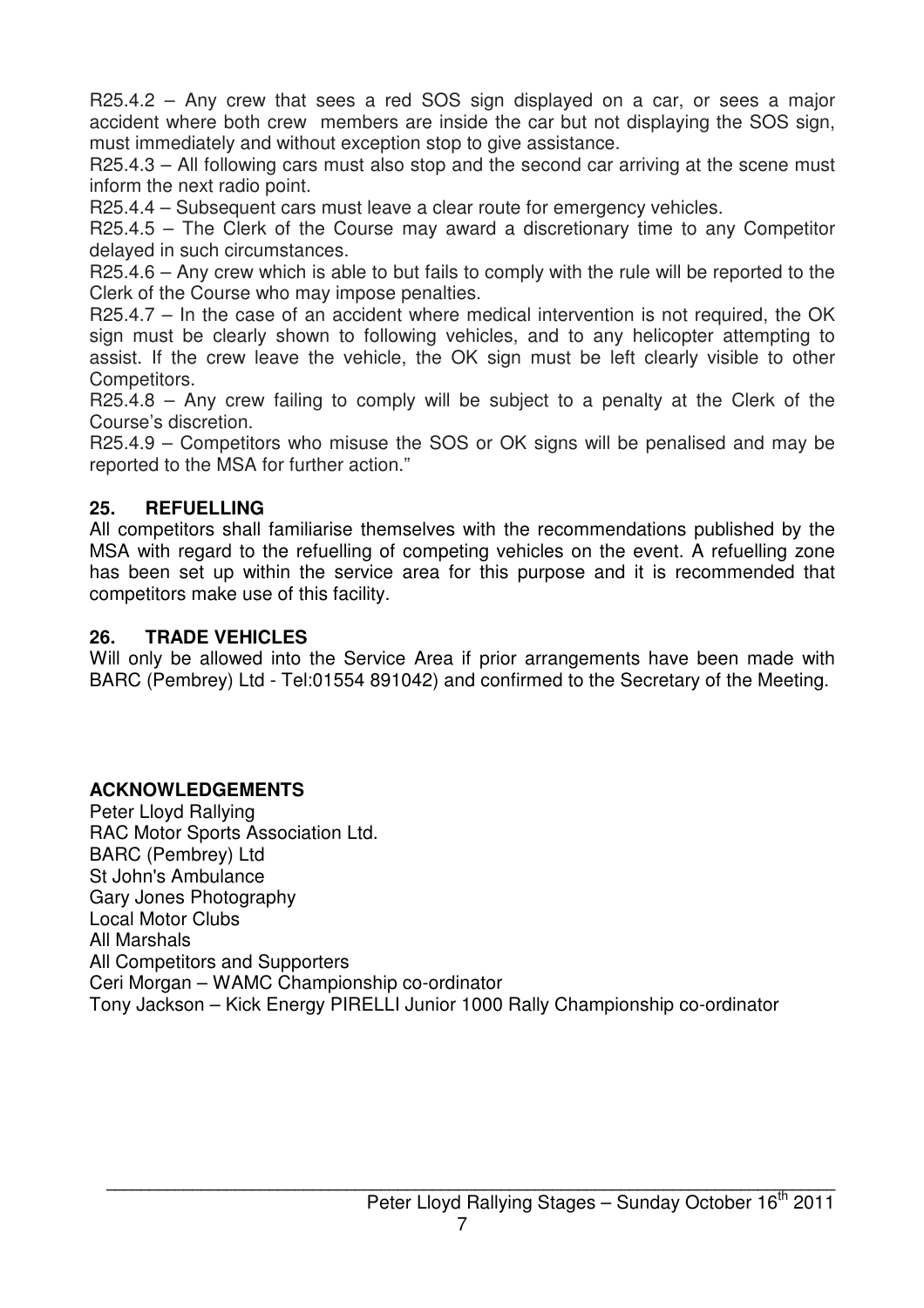| Ref. Nr.                                                | Date received                                                                   | Acceptance/<br>refusal sent    | <b>Payment details</b>                    | Comp.<br><b>Number</b> |  |  |
|---------------------------------------------------------|---------------------------------------------------------------------------------|--------------------------------|-------------------------------------------|------------------------|--|--|
|                                                         |                                                                                 |                                |                                           |                        |  |  |
|                                                         | <b>ENTRANT/SPONSOR</b>                                                          |                                | Licence Nr ____________                   |                        |  |  |
|                                                         |                                                                                 |                                |                                           |                        |  |  |
| <b>DRIVER</b>                                           |                                                                                 |                                | Surname                                   |                        |  |  |
|                                                         |                                                                                 |                                |                                           |                        |  |  |
|                                                         |                                                                                 |                                | Post Code                                 |                        |  |  |
|                                                         |                                                                                 |                                | Comp Licence Nr _________                 |                        |  |  |
|                                                         |                                                                                 |                                |                                           |                        |  |  |
| <b>NEXT OF KIN:</b><br>Relationship ___________________ |                                                                                 |                                |                                           |                        |  |  |
| Tel Nr: ____________________                            |                                                                                 |                                |                                           |                        |  |  |
| <b>CO-DRIVER</b>                                        |                                                                                 |                                | Surname                                   |                        |  |  |
|                                                         |                                                                                 |                                |                                           |                        |  |  |
|                                                         |                                                                                 |                                | Post Code _______________                 |                        |  |  |
|                                                         |                                                                                 |                                | Comp Licence Nr _________                 |                        |  |  |
|                                                         |                                                                                 |                                |                                           |                        |  |  |
|                                                         | <b>NEXT OF KIN:</b><br>Relationship __________________                          |                                |                                           |                        |  |  |
|                                                         | Tel Nr: ____________________                                                    |                                |                                           |                        |  |  |
|                                                         | <b>VEHICLE AND CLASS</b>                                                        |                                |                                           |                        |  |  |
|                                                         | Engine Capacity: _______________                                                |                                |                                           |                        |  |  |
|                                                         | Forced Induction: YES/NO                                                        | Number of valves per cylinder: |                                           |                        |  |  |
|                                                         | 4 wheel Drive: YES/NO                                                           |                                | Number of camshafts (per bank): _________ |                        |  |  |
|                                                         | Class entered (See SR8): ________________<br>Vehicle reg nr: __________________ |                                |                                           |                        |  |  |

**\_**  Peter Lloyd Rallying Stages – Sunday October 16<sup>th</sup> 2011

**\_\_\_\_\_\_\_\_\_\_\_\_\_\_\_\_\_\_\_\_\_\_\_\_\_\_\_\_\_\_\_\_\_\_\_\_\_\_\_\_\_\_\_\_\_\_\_\_\_\_\_\_\_\_\_\_\_\_\_\_\_\_\_\_\_\_\_\_\_\_\_\_\_\_\_\_\_\_\_\_\_\_\_\_**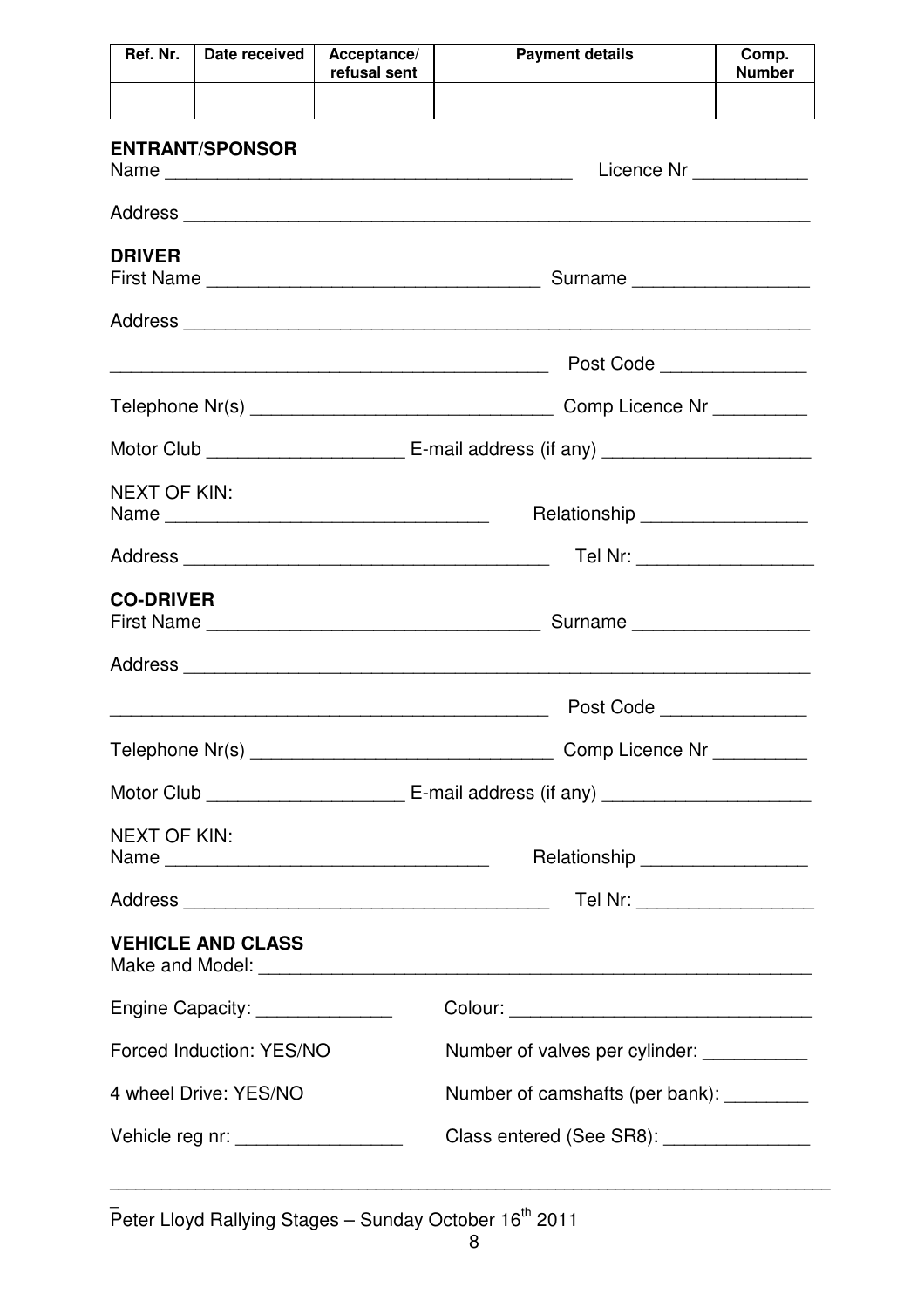#### **ADDITIONAL INFORMATION**

| Championship Contender/Additional awards                                       | <b>Driver</b>                         | <b>Co-driver</b> |
|--------------------------------------------------------------------------------|---------------------------------------|------------------|
| Steve Harkness Tyres WAMC Welsh<br>Tarmacadam Rally Championship               | YES/NO Reg Nr                         | YES/NO Reg Nr    |
| Kick Energy Pirelli Junior<br>1000 Rally Championship                          | YES/NO Reg Nr__________YES/NO Reg Nr_ |                  |
| Ladies/mixed crew                                                              | <b>YES/NO</b>                         |                  |
|                                                                                | <b>FEES</b>                           |                  |
| Entry fee                                                                      |                                       | 195.00           |
| C.M.C. Membership - Driver to 31st Dec 2012                                    |                                       | 5.00             |
| C.M.C. Membership - Co-driver to 31st Dec 2012<br>(Please tick which paid for) |                                       | 5.00             |
|                                                                                | TOTAL £                               |                  |
|                                                                                |                                       |                  |

Please enclose cheque(s)/postal order(s) totalling the above amount, made payable to CARMARTHEN MOTOR CLUB LTD. Post dated cheques will not be accepted.

#### **SEEDING INFORMATION**

Please enter below details of driver's best performances in Stage Rallies (As a first named driver). If no appropriate results, please include any relevant experience.

| <b>EVENT</b> | <b>STATUS &amp;</b> | <b>START</b><br><b>YEAR</b> |     | <b>POSITION</b> |              |
|--------------|---------------------|-----------------------------|-----|-----------------|--------------|
|              | <b>CHAMPIONSHIP</b> |                             | NR. | OVERALL         | <b>CLASS</b> |
|              |                     |                             |     |                 |              |
|              |                     |                             |     |                 |              |
|              |                     |                             |     |                 |              |
|              |                     |                             |     |                 |              |
|              |                     |                             |     |                 |              |
|              |                     |                             |     |                 |              |
|              |                     |                             |     |                 |              |
|              |                     |                             |     |                 |              |

N.B. Any entrant falsely declaring or withholding information may forfeit their entry fee and have their entry refused.

#### **THE ENTRY FOR MUST BE COMPLETED IN EVERY RESPECT - INCLUDING SIGNING THE INDEMNIFICATIONS** and sent to the Entries Secretary:

## **Ryland James, Cartref, Bethlehem Road, Pwll Trap,**

#### **St Clears, Carmarthen, SA33 4AN.**

Tel & Fax: 01994 230966 (1900 - 2100 hours only please) E-mail: rylandjms@aol.com

#### **Please enclose 3 completed labels to be used on correspondence.**

**\_\_\_\_\_\_\_\_\_\_\_\_\_\_\_\_\_\_\_\_\_\_\_\_\_\_\_\_\_\_\_\_\_\_\_\_\_\_\_\_\_\_\_\_\_\_\_\_\_\_\_\_\_\_\_\_\_\_\_\_\_\_\_\_\_\_\_\_\_\_\_\_\_\_\_\_\_\_\_\_\_\_\_\_**